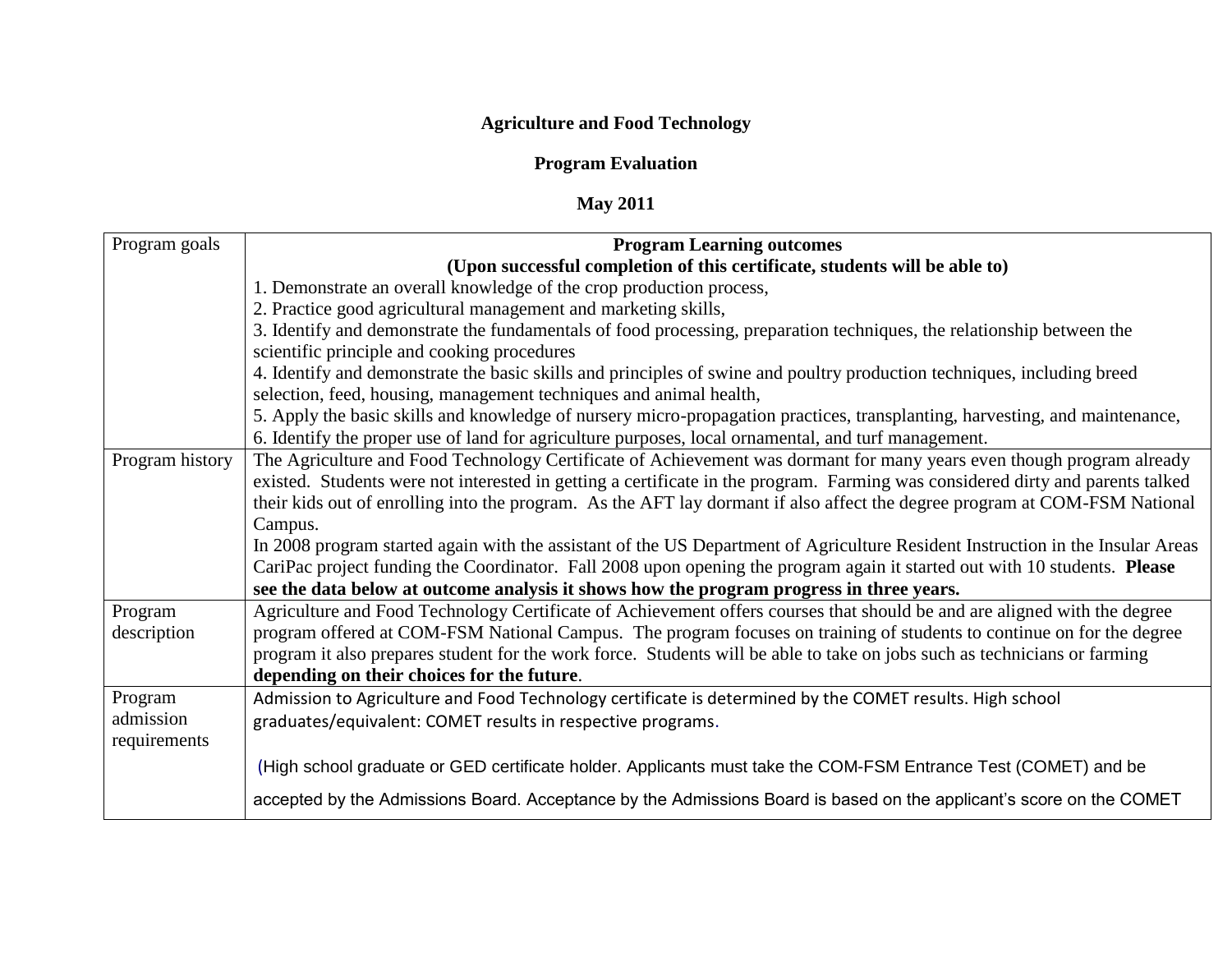| • CA 100 Basic Computer Applications (3)         |                                                                                                                                                                                                                                                                              |                                                                                                                                                                                                                                                                                                               |                                                                                                                                                                                      |                                                                                                                                                                                                          |  |  |  |
|--------------------------------------------------|------------------------------------------------------------------------------------------------------------------------------------------------------------------------------------------------------------------------------------------------------------------------------|---------------------------------------------------------------------------------------------------------------------------------------------------------------------------------------------------------------------------------------------------------------------------------------------------------------|--------------------------------------------------------------------------------------------------------------------------------------------------------------------------------------|----------------------------------------------------------------------------------------------------------------------------------------------------------------------------------------------------------|--|--|--|
|                                                  |                                                                                                                                                                                                                                                                              |                                                                                                                                                                                                                                                                                                               |                                                                                                                                                                                      |                                                                                                                                                                                                          |  |  |  |
| MS 104 Technical Math I (4)                      |                                                                                                                                                                                                                                                                              |                                                                                                                                                                                                                                                                                                               |                                                                                                                                                                                      |                                                                                                                                                                                                          |  |  |  |
| $\bullet$                                        |                                                                                                                                                                                                                                                                              |                                                                                                                                                                                                                                                                                                               |                                                                                                                                                                                      |                                                                                                                                                                                                          |  |  |  |
|                                                  |                                                                                                                                                                                                                                                                              |                                                                                                                                                                                                                                                                                                               |                                                                                                                                                                                      |                                                                                                                                                                                                          |  |  |  |
| AG 084 Basic Crop Production (4)<br>$\bullet$    |                                                                                                                                                                                                                                                                              |                                                                                                                                                                                                                                                                                                               |                                                                                                                                                                                      |                                                                                                                                                                                                          |  |  |  |
|                                                  |                                                                                                                                                                                                                                                                              |                                                                                                                                                                                                                                                                                                               |                                                                                                                                                                                      |                                                                                                                                                                                                          |  |  |  |
| Plus a minimum of 12 credits from the following: |                                                                                                                                                                                                                                                                              |                                                                                                                                                                                                                                                                                                               |                                                                                                                                                                                      |                                                                                                                                                                                                          |  |  |  |
| $\bullet$                                        |                                                                                                                                                                                                                                                                              |                                                                                                                                                                                                                                                                                                               |                                                                                                                                                                                      |                                                                                                                                                                                                          |  |  |  |
| AG 088 Landscaping (3)                           |                                                                                                                                                                                                                                                                              |                                                                                                                                                                                                                                                                                                               |                                                                                                                                                                                      |                                                                                                                                                                                                          |  |  |  |
| AG 090 Principles of Food Processing (3)         |                                                                                                                                                                                                                                                                              |                                                                                                                                                                                                                                                                                                               |                                                                                                                                                                                      |                                                                                                                                                                                                          |  |  |  |
| AG 092 Swine and Poultry Production (3)          |                                                                                                                                                                                                                                                                              |                                                                                                                                                                                                                                                                                                               |                                                                                                                                                                                      |                                                                                                                                                                                                          |  |  |  |
| • AG 094 Farm Management and Marketing (3)       |                                                                                                                                                                                                                                                                              |                                                                                                                                                                                                                                                                                                               |                                                                                                                                                                                      |                                                                                                                                                                                                          |  |  |  |
| $.34 - 35$ Credits                               |                                                                                                                                                                                                                                                                              |                                                                                                                                                                                                                                                                                                               |                                                                                                                                                                                      |                                                                                                                                                                                                          |  |  |  |
|                                                  |                                                                                                                                                                                                                                                                              |                                                                                                                                                                                                                                                                                                               |                                                                                                                                                                                      |                                                                                                                                                                                                          |  |  |  |
|                                                  |                                                                                                                                                                                                                                                                              |                                                                                                                                                                                                                                                                                                               |                                                                                                                                                                                      |                                                                                                                                                                                                          |  |  |  |
|                                                  |                                                                                                                                                                                                                                                                              |                                                                                                                                                                                                                                                                                                               | summer                                                                                                                                                                               |                                                                                                                                                                                                          |  |  |  |
|                                                  |                                                                                                                                                                                                                                                                              |                                                                                                                                                                                                                                                                                                               |                                                                                                                                                                                      |                                                                                                                                                                                                          |  |  |  |
|                                                  |                                                                                                                                                                                                                                                                              |                                                                                                                                                                                                                                                                                                               |                                                                                                                                                                                      |                                                                                                                                                                                                          |  |  |  |
|                                                  |                                                                                                                                                                                                                                                                              |                                                                                                                                                                                                                                                                                                               |                                                                                                                                                                                      |                                                                                                                                                                                                          |  |  |  |
|                                                  |                                                                                                                                                                                                                                                                              |                                                                                                                                                                                                                                                                                                               |                                                                                                                                                                                      |                                                                                                                                                                                                          |  |  |  |
|                                                  |                                                                                                                                                                                                                                                                              |                                                                                                                                                                                                                                                                                                               |                                                                                                                                                                                      |                                                                                                                                                                                                          |  |  |  |
|                                                  |                                                                                                                                                                                                                                                                              |                                                                                                                                                                                                                                                                                                               |                                                                                                                                                                                      |                                                                                                                                                                                                          |  |  |  |
|                                                  |                                                                                                                                                                                                                                                                              |                                                                                                                                                                                                                                                                                                               |                                                                                                                                                                                      |                                                                                                                                                                                                          |  |  |  |
|                                                  |                                                                                                                                                                                                                                                                              |                                                                                                                                                                                                                                                                                                               |                                                                                                                                                                                      |                                                                                                                                                                                                          |  |  |  |
|                                                  | Course # Course title<br>1. AG 084 Crop Production:<br>2. AG 096 Ag. Internship:<br>3. AG 088 Landscaping:<br>5. AG 094 Farm Management:<br>6. AG 086 Micro-Propagation:<br>7. AG 090 Food Processing:<br><b>Part time faculty</b><br>1. Engly Ioanis<br>B.S. in Agriculture | ESL 050 Technical English 050 (3)<br>SC 098 Survey of Science (3)<br>• AG 096 Field Internship $(5)$<br>AG 086 Micro-Propagation (4)<br>2 sections:<br>1 section:<br>2 section:<br><b>4. AG 092 Poultry Production:</b><br>2 sections:<br>2 sections:<br>1 sections:<br>2 sections:<br>M.S. in Animal Science | and other criteria as defined by the Admissions Board.)<br># of sections<br># of students<br>$25 - 30$<br>$20 - 30$<br>$25 - 30$<br>$25 - 30$<br>$25 - 30$<br>$25 - 30$<br>$25 - 30$ | <b>Program Requirements</b><br>General Education Requirements 13 credits<br>semester offered<br>fall semester<br>fall semester<br>spring semester<br>spring semester<br>spring semester<br>fall semester |  |  |  |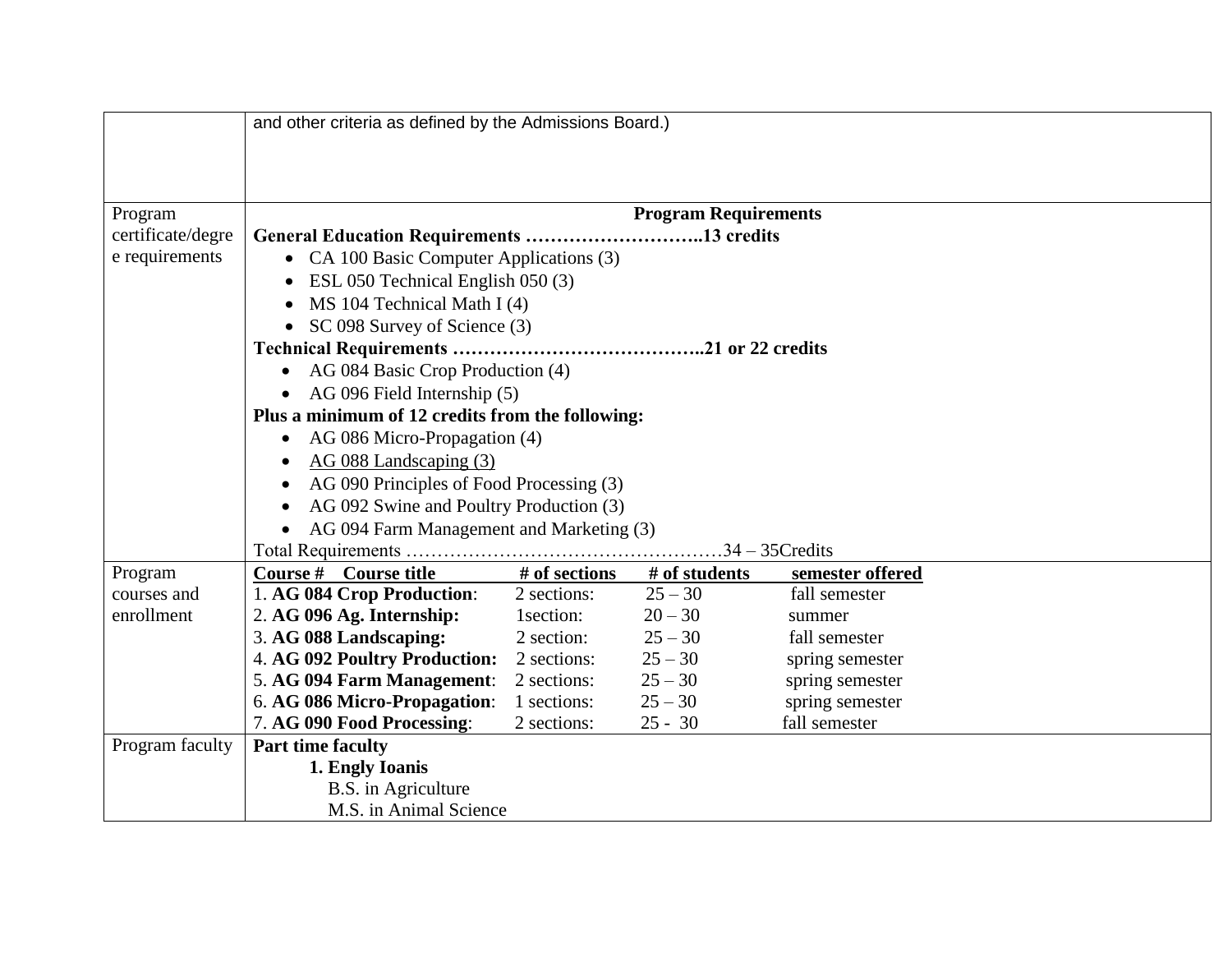|               | 2. Kadalino Lorens                                                                                                                                                                           |                          |                |      |                |                                                                  |             |                |                |              |  |
|---------------|----------------------------------------------------------------------------------------------------------------------------------------------------------------------------------------------|--------------------------|----------------|------|----------------|------------------------------------------------------------------|-------------|----------------|----------------|--------------|--|
|               | B. S. in Agriculture                                                                                                                                                                         |                          |                |      |                |                                                                  |             |                |                |              |  |
|               | MS in Ag. Economics<br>3. Totoa F. Currie<br>A. S. in General Agriculture                                                                                                                    |                          |                |      |                |                                                                  |             |                |                |              |  |
|               |                                                                                                                                                                                              |                          |                |      |                |                                                                  |             |                |                |              |  |
|               |                                                                                                                                                                                              |                          |                |      |                |                                                                  |             |                |                |              |  |
|               |                                                                                                                                                                                              | B. S. in Crop Protection |                |      |                |                                                                  |             |                |                |              |  |
| Program       | Data from fall 2008 - Spring 2011                                                                                                                                                            |                          |                |      |                |                                                                  |             |                |                |              |  |
| outcome       |                                                                                                                                                                                              |                          |                |      |                |                                                                  |             |                |                |              |  |
| analysis      | Years                                                                                                                                                                                        | F/08                     | Sp/09          | S/09 | F/09           | Sp/10                                                            | S/10        | F/10           | Sp/11          | <b>Total</b> |  |
|               | Program enrollment                                                                                                                                                                           | 8                        | 10             | 13   | 33             | 32                                                               | 24          | 71             | 78             | 264          |  |
|               | Graduation rate                                                                                                                                                                              |                          |                |      | 2%             | 3%                                                               |             | 32%            |                |              |  |
|               | Average class size                                                                                                                                                                           | 10                       | 15             | 15   | 20             | 28                                                               | $25\,$      | 30             | 30             | $25 - 30$    |  |
|               | Students' seat cost                                                                                                                                                                          |                          |                |      |                |                                                                  |             |                |                |              |  |
|               | Course completion rate                                                                                                                                                                       |                          |                |      |                | $\sqrt{2}$                                                       | 1           | 6              |                |              |  |
|               | Students' satisfaction rate                                                                                                                                                                  |                          |                |      |                |                                                                  |             |                |                |              |  |
|               | Employment data: tracking                                                                                                                                                                    |                          |                |      |                | Chuuk CES: 1                                                     | PNI. Agri.: |                | SPC:1          |              |  |
|               | Transfer rate                                                                                                                                                                                |                          |                |      |                |                                                                  |             |                |                |              |  |
|               | Program's student learning<br>outcome                                                                                                                                                        |                          |                |      |                |                                                                  |             |                |                |              |  |
|               | Student's learning<br>outcomes for program<br>courses                                                                                                                                        | Average:<br>4.5          | Average<br>4.4 |      | Average<br>4.5 | Average<br>4.8                                                   |             | Average<br>4.8 | Average<br>4.8 |              |  |
| Discussion of |                                                                                                                                                                                              |                          |                |      |                | Demonstrate an overall knowledge of the crop production process, |             |                |                |              |  |
| findings      | 2. Practice good agricultural management and marketing skills,                                                                                                                               |                          |                |      |                |                                                                  |             |                |                |              |  |
|               | 3. Identify and demonstrate the fundamentals of food processing, preparation techniques, the relationship between the                                                                        |                          |                |      |                |                                                                  |             |                |                |              |  |
|               | scientific principle and cooking procedures                                                                                                                                                  |                          |                |      |                |                                                                  |             |                |                |              |  |
|               |                                                                                                                                                                                              |                          |                |      |                |                                                                  |             |                |                |              |  |
|               | 4. Identify and demonstrate the basic skills and principles of swine and poultry production techniques, including breed<br>selection, feed, housing, management techniques and animal health |                          |                |      |                |                                                                  |             |                |                |              |  |
|               |                                                                                                                                                                                              |                          |                |      |                |                                                                  |             |                |                |              |  |
|               | 5. Apply the basic skills and knowledge of nursery micro-propagation practices, transplanting, harvesting, and                                                                               |                          |                |      |                |                                                                  |             |                |                |              |  |
|               | maintenance                                                                                                                                                                                  |                          |                |      |                |                                                                  |             |                |                |              |  |
|               | 6. Identify the proper use of land for agriculture purposes, local ornamental, and turf management.                                                                                          |                          |                |      |                |                                                                  |             |                |                |              |  |
|               |                                                                                                                                                                                              |                          |                |      |                |                                                                  |             |                |                |              |  |
|               | The existing program learning outcomes meet some of its requirements but there should be modification that needs to be                                                                       |                          |                |      |                |                                                                  |             |                |                |              |  |